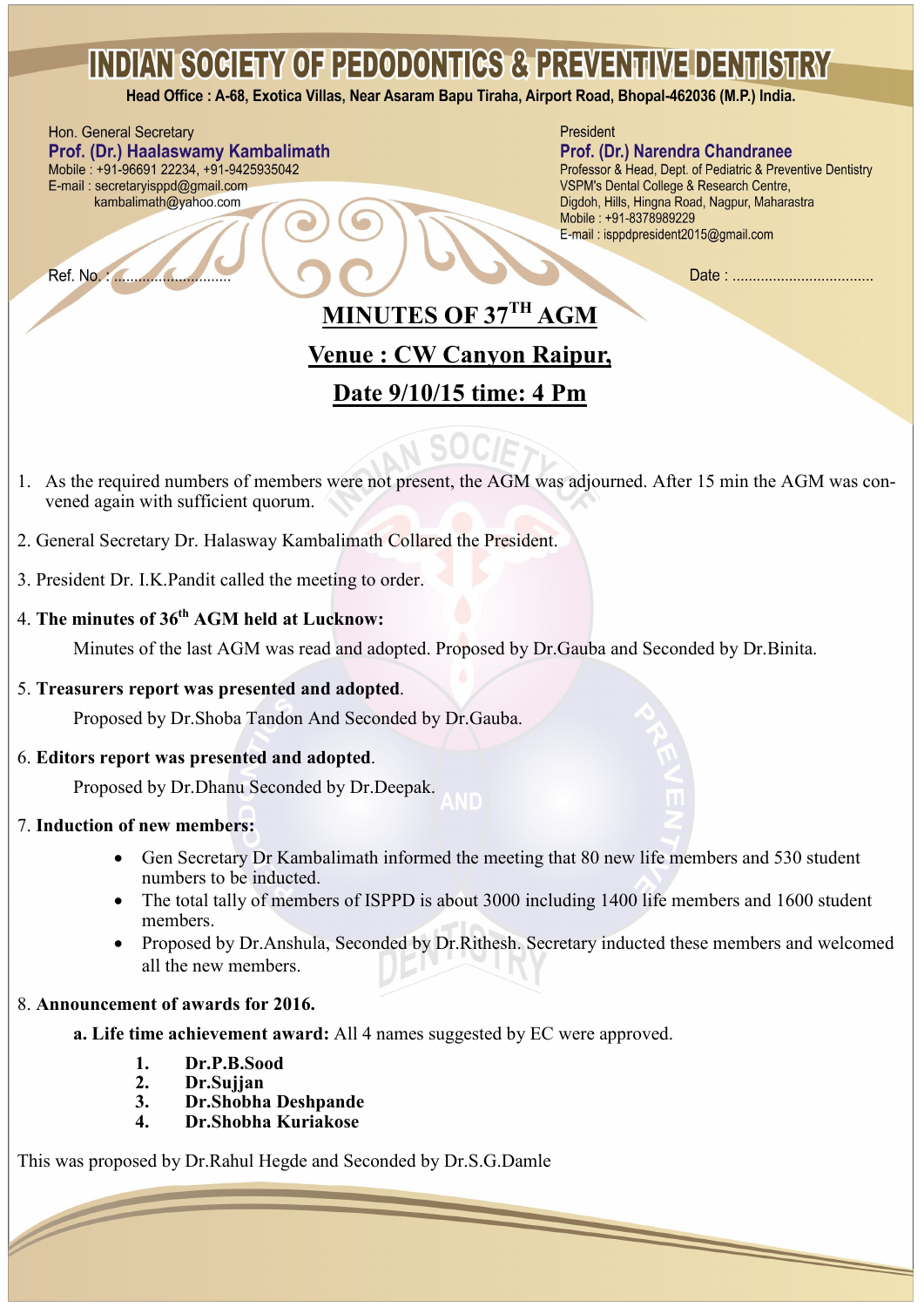Head Office: A-68, Exotica Villas, Near Asaram Bapu Tiraha, Airport Road, Bhopal-462036 (M.P.) India.

### Hon. General Secretary

Ref. No. : 4

Prof. (Dr.) Haalaswamy Kambalimath Mobile: +91-96691 22234, +91-9425935042 E-mail: secretaryisppd@gmail.com kambalimath@yahoo.com

#### President

#### Prof. (Dr.) Narendra Chandranee

Professor & Head, Dept. of Pediatric & Preventive Dentistry VSPM's Dental College & Research Centre, Digdoh, Hills, Hingna Road, Nagpur, Maharastra Mobile: +91-8378989229 E-mail: isppdpresident2015@gmail.com

#### **b. B.R.Vaucher Oration:**

AGM unanimously agreed to bestow the honour to **Dr.I.K.Pandit** for delivering the B.R. Vaucher Oration during 38<sup>th</sup> ISPPD Conference in Kochi.

Proposed by Dr.Tharian and Seconded by Dr.Mousami

#### **c. Young Pedodontist award 2015:**

Scrutinising committee evaluated and finalised the name of **Dr.Neeti Mittal** from Santhosh Dental College for the award. Proposed by Dr.Gauba and Seconded by Dr.Ashima

### **9. Presentations by forthcoming Convention/ Conference Organising Committee:**

a). Dr.Radhika Muppa, Organising Secretary of 13<sup>th</sup> PG Convention, addressed the AGM and invited all members for the convention at Hyderabad- Pedopearls2016. As per the decision taken in Executive

### Committee, AGM nominates **Dr.Ullal Anand Nayak as Convention secretary**.

b). Dr.Balagopal Verma Organising secretary 38<sup>th</sup> ISPPD conference, Kochi addressed the AGM and he requested President elect Dr.Chandranee to officially inaugurate the website- Pedobytes 2016. As per the decision taken in Executive Committee, AGM nominates **Dr.Shobha Tandon as Conference Secretary**.

#### **10. Election of office bearers 2015-16.**

a. It is has been informed to AGM that the following members were unanimously elected after carefully scrutinising their nominations.

President- elect: Dr Virinder Goyal

Vice- President: Dr Mousami Goswami

Executive Committee Member

- 1. Dr Vivek Rana
- 2. Dr Meenu Mittal
- 3. Dr Seema Chaudhary
- 4. Dr Sadanand Kulkarni
- 5. Dr Vinay Chandrappa
- 6. Dr Kapil Gandhi
- 7. Dr Mridula Goswami
- 8. Dr Monika Gupta
- 9. Dr Nikhil Marwah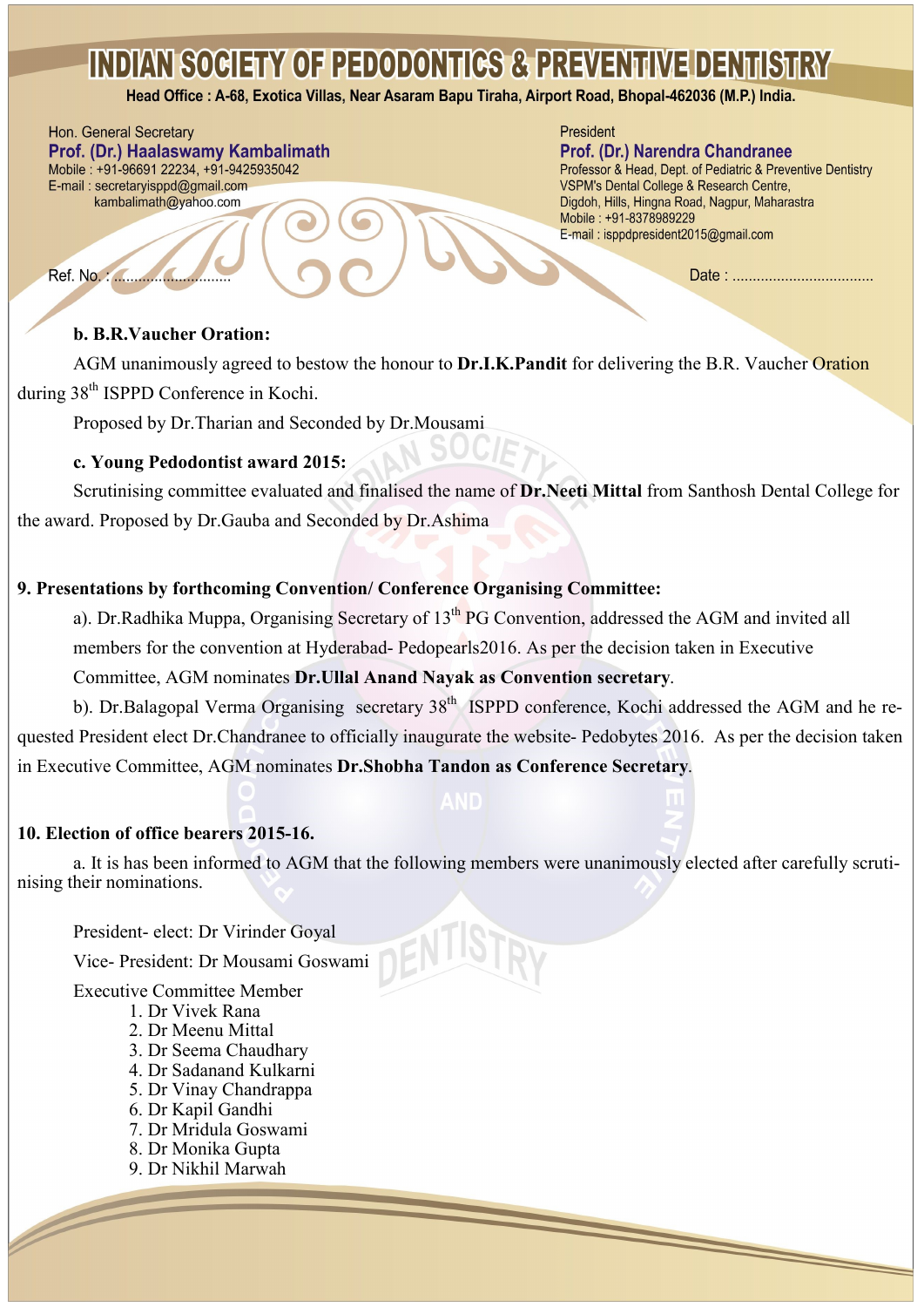Head Office : A-68, Exotica Villas, Near Asaram Bapu Tiraha, Airport Road, Bhopal-462036 (M.P.) India.

Hon. General Secretary President Prof. (Dr.) Haalaswamy Kambalimath Prof. (Dr.) Narendra Chandranee Mobile: +91-96691 22234, +91-9425935042 Professor & Head, Dept. of Pediatric & Preventive Dentistry E-mail: secretaryisppd@gmail.com VSPM's Dental College & Research Centre, kambalimath@yahoo.com Digdoh, Hills, Hingna Road, Nagpur, Maharastra Mobile: +91-8378989229 E-mail: isppdpresident2015@gmail.com Ref. No. : 4 

b. Nominations for remaining 9 seats of Executive council were called on floor and all nine Executive Council Members were elected unanimously.

C. Gen. Secretary announced the final of members of office 2015-16 as follows:

| Ex-Officio                         |                                 |                             |
|------------------------------------|---------------------------------|-----------------------------|
| Ī.                                 | President                       | Dr Narendra Chandranee      |
| $\overline{2}$ .                   | President-Elect                 | Dr Virinder Goyal           |
| $\overline{3}$ .                   | <b>Immediate Past President</b> | Dr I K Pandit               |
| $\overline{4}$ .                   | General Secretary               | Dr Halaswamy V. Kambalimath |
| 5.                                 | Vice-President                  | Dr Mousami Goswami          |
| 6.                                 | Treasurer                       | Dr Ramesh K                 |
| 7.                                 | Editor- JISPPD                  | Dr N D Shashikiran          |
| Joint & Assistant Office Bearers   |                                 |                             |
| 1.                                 | Joint Secretary                 | Dr Deepak Bhayya            |
| $\overline{2}$ .                   | <b>Assistant Secretary</b>      | Dr Anshula Deshpande        |
| $\overline{3}$ .                   | Joint Treasurer                 | Dr Virat Galhotra           |
| $\overline{4}$ .                   | <b>Assistant Treasurer</b>      | Dr Parimala Tyagi           |
| 5.                                 | Associate Editor                | Dr Sudhindra Baliga         |
| <b>Executive Committee Members</b> |                                 |                             |
| 1.                                 | Dr Vinod Sachdev                |                             |
| $\overline{2}$ .                   | Dr N Sivakumar                  |                             |
| $\overline{3}$ .                   | Dr Ashima Goyal                 |                             |
| $\overline{4}$                     | Dr Balagopal Verma              |                             |
| 5.                                 | Dr Goutham Kundu                |                             |
| $\overline{6}$                     | Dr Savita Satya Prasad          |                             |
| 7.                                 | Dr Ravindra Puppala             |                             |
| $\overline{8}$                     | Dr Muthu M S                    |                             |
| 9.                                 | Dr Kapil Gandhi                 |                             |
| 10.                                | Dr Mridula Goswami              |                             |
| 11.                                | Dr Seema Choudhary              |                             |
| 12.                                | Dr Monika Gupta                 |                             |
| 13.                                | Dr Nikhil Marwah                |                             |
| 14.                                | Dr Sadanand Kulkarni            |                             |
| 15                                 | Dr Sharath Asokan               |                             |
| 16.                                | Dr Vinay Chandrappa             |                             |
| $\overline{17}$                    | Dr Meenu Mittal                 |                             |
| 18.                                | Dr Vivek Rana                   |                             |
|                                    |                                 |                             |
| 1.                                 | Dr Shashank Sahu                |                             |
| $\overline{2}$ .                   | Dr Kaushik C                    |                             |
|                                    |                                 |                             |

The above list was proposed by Dr. Indushekar and Seconded by Dr. Shobha Tandon.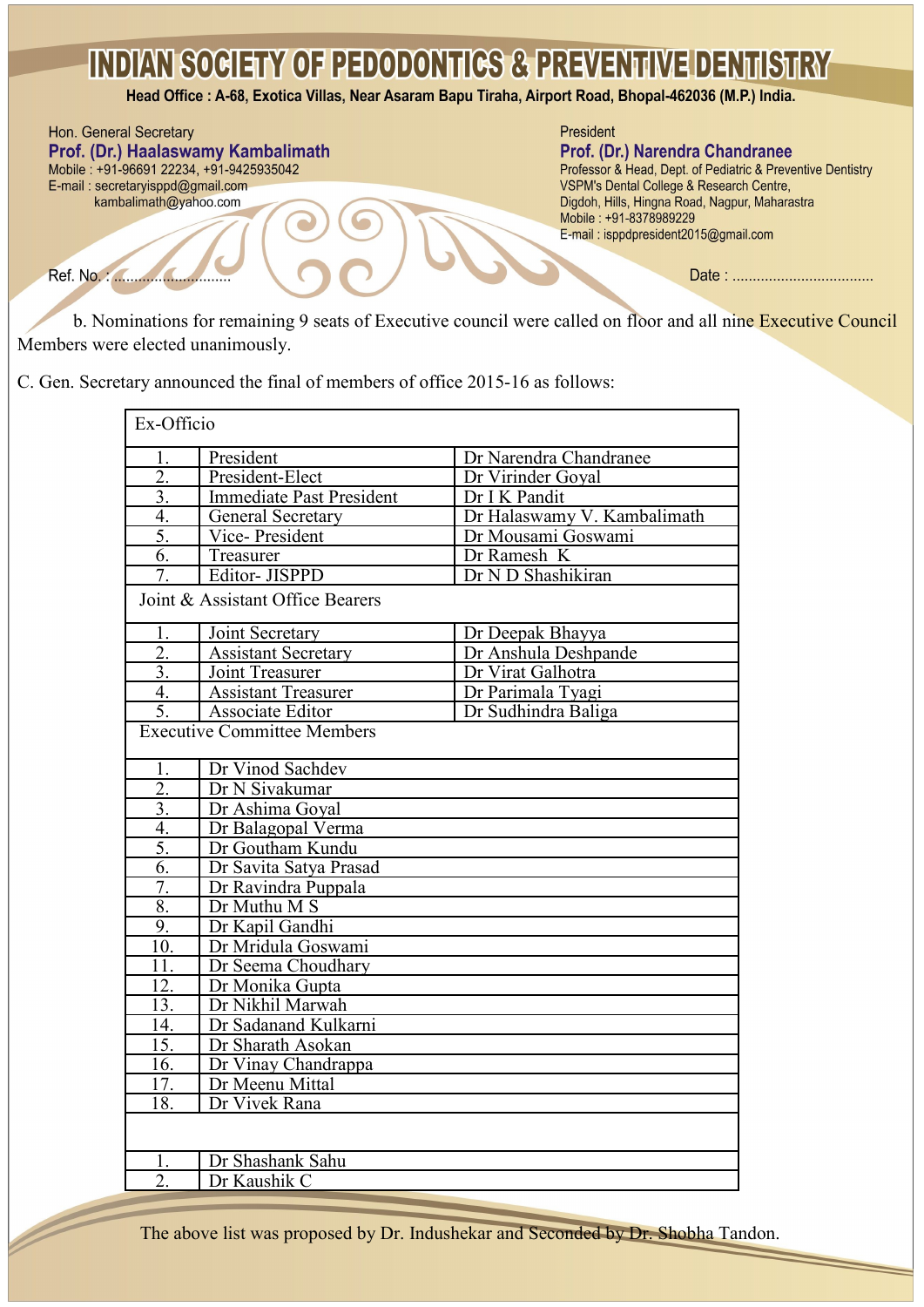Head Office: A-68, Exotica Villas, Near Asaram Bapu Tiraha, Airport Road, Bhopal-462036 (M.P.) India.

Hon. General Secretary Prof. (Dr.) Haalaswamy Kambalimath Mobile: +91-96691 22234, +91-9425935042 E-mail: secretaryisppd@gmail.com kambalimath@yahoo.com

#### President

Prof. (Dr.) Narendra Chandranee Professor & Head, Dept. of Pediatric & Preventive Dentistry VSPM's Dental College & Research Centre,

Digdoh, Hills, Hingna Road, Nagpur, Maharastra Mobile: +91-8378989229 E-mail: isppdpresident2015@gmail.com

Date: ...................................

d. As there were many floor nominations this time, it was propsed by Dr.Neeraj gugnani to give equal representation from all age groups.

For 9 Executive Comittee members: based on number of years as life member.

 8–14 yrs -3 members 14-20 yrs- 3 members > 20 yrs – 3 members and this was unanimously approved by the floor.

e. As the work load was increased on head office, Gen.Secretary proposed to have two additional members for assisting him. The post suggested were: Joint Secretary, Assistant secretary, Joint Treasurer and Assistant treasurer. Editor's office also wanted two assistant editors in which will be informed later to the Gen. Secretary's office. This proposal was accepted by AGM and Gen. Secretary Dr Kambalimath announced the names for above posts and listed in the final list of 2015-16 office.

#### **11. Re- Scheduling of AGM:**

Dr. Chandranee, President- elect proposed to revoke the scheduling of AGM to third day due to various technical difficulties and low attendance in AGM. It was accepted. Proposed by Dr.Shivakumar and Seconded by Dr.Suresh

#### **12. Academic council** headed by Dr.P.B Sood:

The term of council will be expiring in November this year, so it was proposed to handover the chairmanship to Dr.I.K.Pandit and asked him to select the committee members and send the list to Gen Secretary. It was proposed by Dr.Neeraj gugnani and Seconded by Dr.Chandranee

#### **13. Instituting the new award:**

 $\sqrt{2}$ 

The proposal by Dr.S.G.Damle which was approved by Executive Committee was discussed.

Dr. Gauba proposed to form a committee for this and take decision.

AGM agreed to this proposal and referred the matter to next Executive Committee.